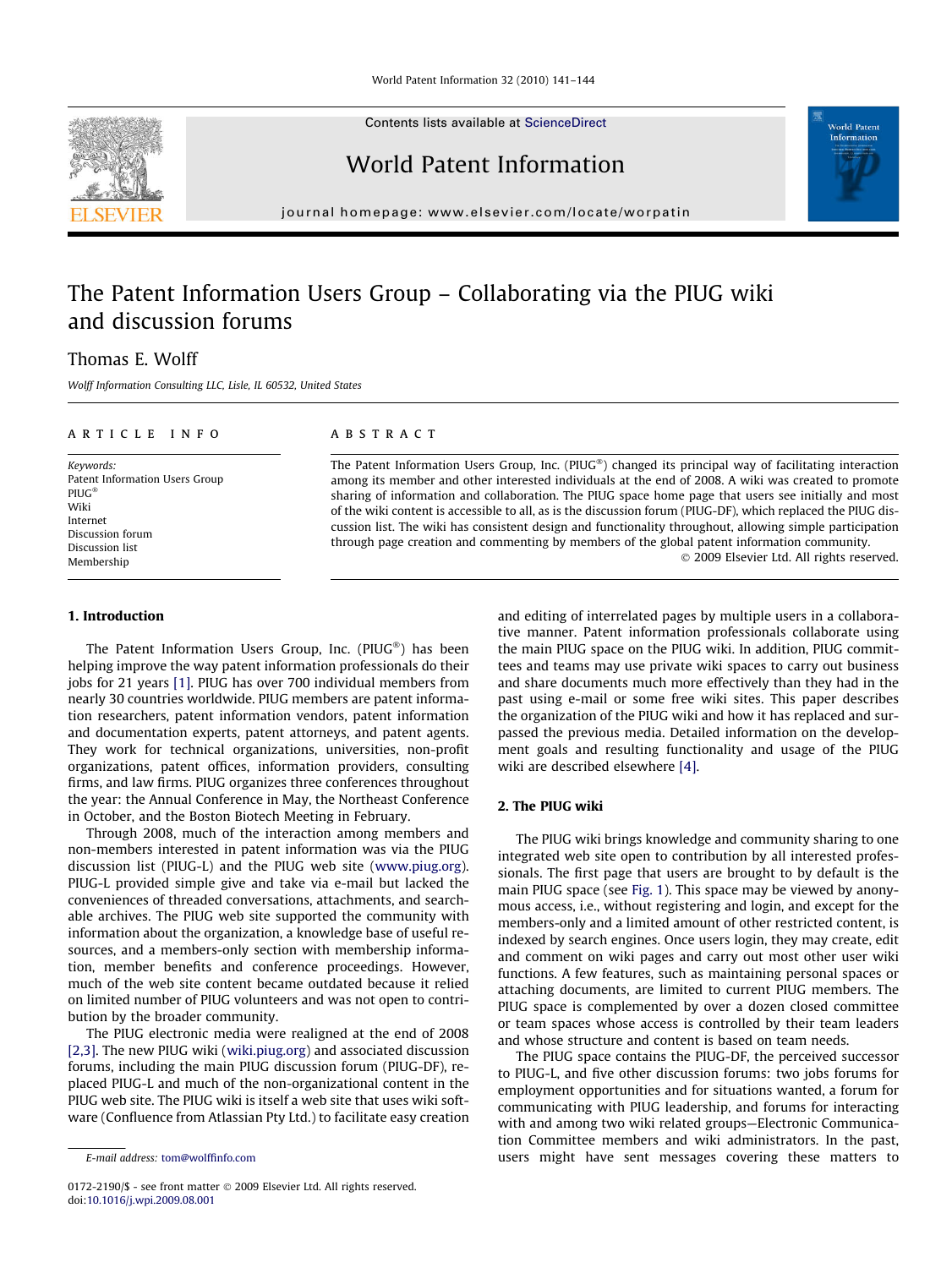<span id="page-1-0"></span>

| Edit<br>PIUG Website<br>View<br>Home                                                            | Settings: Tom Wolff<br>Join PIUG<br>Help                                                                                                                                                                     | Log Out                                                                                                                                                                                           |
|-------------------------------------------------------------------------------------------------|--------------------------------------------------------------------------------------------------------------------------------------------------------------------------------------------------------------|---------------------------------------------------------------------------------------------------------------------------------------------------------------------------------------------------|
| Dashboard > PIUG Space > PIUG Space                                                             |                                                                                                                                                                                                              | Search                                                                                                                                                                                            |
| Add Content<br>Add New Page<br>CAdd News Item<br><b>Browse</b>                                  | <b>PIUG Space</b><br>Added by Admin - Tom Wolff, last edited by Admin - Tom Wolff on<br>Jul 16, 2009 21:04<br>Labels EDIT navigation committee member benefits disclaimer<br>copyright commercial guidelines | ゆり女の民                                                                                                                                                                                             |
| PIUG Discussion Forum (PIUG-DF)<br>Recently Updated Content<br>Recent News Items<br>Space Pages | Table of Contents for PIUG Space Home Page<br>· PIUG Discussion Forum                                                                                                                                        | News Calendar (use month or date links or the full News<br>Archives)                                                                                                                              |
| Space Bookmarks<br>Space Labels<br>OAttachments index<br>People Directory<br>Help Pages         | · Jobs Forums<br>• Other Discussion Forums<br>. PIUG Committees and Teams<br>. Use of PIUG Name and Logo<br>· Recent PIUG-DF Postings<br>• Access and Member Benefits                                        | <b>JULY 2009</b><br>Sun Mon Tue Wed Thu Fri Sat<br>$\overline{2}$<br>$\mathbf{3}$<br>$\mathbf{1}$<br>$\overline{4}$<br>5<br>$\overline{7}$<br>91011<br>6<br>8<br>16 17 18<br>12<br>13<br>14<br>15 |

## Navigation

- PIUG Space Forum - Ask PIUG Leadership 南
- $\frac{1}{2}$ Forum - Electronic Communications Committee
- Forum Job Postings
- 中 Forum - PILIG-DF
- 审 Forum - Situations Wanted
- Forum Wiki Administration
- Guidelines for Commercial Participation Help Pages - Using the PIUG Wiki
- Knowledge Page
- News Archives
- PIUG Internet Disclaimer & Copyright Notice
- PIUG Committees and Teams
- PIUG Newsletter
- **E** PIUG Organizational Matters
- Patent Information Meetings, Conferences, and<br>Seminars
- Patent Resources
- Training Opportunities

## **Upcoming PIUG events**

. PIUG 2009 Northeast Conference

#### **PIUG Website**

PIUG Home PIUG Officers Bylaws Discussion List and Job Archives Members Only Membership Newsletter Vendors

- · Internet Disclaimer & Copyright Notice
- · Guidelines for Commercial Participation
- · Label Cloud

#### **PIUG Discussion Forum**

The PIUG Discussion Forum (PIUG-DF) replaced the PIUG Discussion List (PIUG-L) effective February 1, 2009. To set up receiving full-content email notifications of new tonics and replies, click (after logging in) on the "Watch Page Family" icon at the upper-right corner of the main discussion forum page. Alternatively, watch the whole PIUG space to be notified of all changes in content using the " S Watch this Space" ontion under your username in the top blue menu har. Refer to the Watching Spaces, Forums, and Pages Ouick Reference Guide.

## **Jobs Forums**

Joh Postings - PIUG members may add new joh postings or add comments or replies to existing ones.

Situations Wanted - Current PIUG members may share interest in employment or consulting opportunities.

#### **Other Discussion Forums**

Ask PIUG Leadership Forum - This forum is monitored by the PIUG Board and leaders of committees, task forces and teams.

Fig. 1. The main PIUG space: the first page that users are brought to by default.

PIUG-L. Other topics may also be posted as "news items" rather than discussion forum postings, particularly if the intent is to notify rather than generate conversation, although users may also comment on news items.

The information sharing pages generally correspond to the dynamic or the non-official organizational pages formerly hosted on the PIUG web site. The PIUG space has high level pages, i.e., section heading pages, called: knowledge pages; patent information meetings, conferences and seminars; patent resources; and training opportunities. Knowledge pages cover topics such as other associations, "towards a world patent", how to become a patent information professional, and using Twitter. The conferences page and several of the patent resources listing pages are being updated frequently by users. There are also sections covering PIUG organizational matters and PIUG members-only content: conference proceedings, newsletters, salary survey results, and special offers to members. The PIUG web site remains a vital resource both to members and non-members, with official information about the

|              | <b>JULY 2009</b> |     |                             |              |       |  |  |
|--------------|------------------|-----|-----------------------------|--------------|-------|--|--|
|              |                  |     | Sun Mon Tue Wed Thu Fri Sat |              |       |  |  |
|              |                  |     | $\mathbf{1}$                | $\mathbf{2}$ | -3    |  |  |
| 5            | б.               |     | 8 9                         |              | 10 11 |  |  |
| $12^{\circ}$ | 13               | 14  | 15                          | 16           | 17 18 |  |  |
| 19           | 20               | 21  | 22 23 24 25                 |              |       |  |  |
| 26           | 27               | -28 | - 29                        | 30           | 31.   |  |  |

## **Recent PIUG-DF Postings**





Dear Colleagues, We are pleased to announce the call for papers for the PIUG 2009 NE Meeting. The meeting will be held on Tuesday, October 13, 2009 at the Hyatt Hotel in New Brunswick, NJ with workshops before and after the main meeting day. Our ...

#### P PIUG 2009 Northeast Conference



on 26 May, Adrienne Shanler wrote: PIUG 2009 Northeast Conference and associated workshops will be at the Hyatt Regency, 2 Albany St., New Brunswick, NJ 08901, STN Patent Forum, Monday, October 12, 2009 PIUG Northeast Conference, Tuesday, October 13, 2009 Assorted ..

A PATOLIS files under bankruptcy law 9 hours ago, Alan Engel wrote: Here is a summary of corporation reorganization. http://www.courts.go.jp/english/proceedings /civilsuit.html#iiid

> Bangalore-based Intellectual Property Consulting Firm 'Intepat IP Services' Launches 11 hours ago, Senthil Kumar wrote:

organization and its three annual conferences, membership listing and some members-only content more appropriate to the web site format.

#### 3. The PIUG discussion forum

The PIUG-DF is designed to work as well as the PIUG-L while improving on old e-mail based technology. The common feature between the two is that wiki users can get full-content e-mail messages of all new postings and comments in PIUG-DF as they did for PIUG-L. To arrange this, users must activate a "watch" on the discussion forum or on the whole space that contains it. Posting a reply to a PIUG-DF topic is almost as easy as sending a reply e-mail message. Users simply click on the "Reply to This" link in the received e-mail message and go directly to the forum topic page. Users can then see the whole topic thread and post a reply after logging in to the wiki. Alerting e-mail messages also have "View Changes" links back to the source page when appropriate.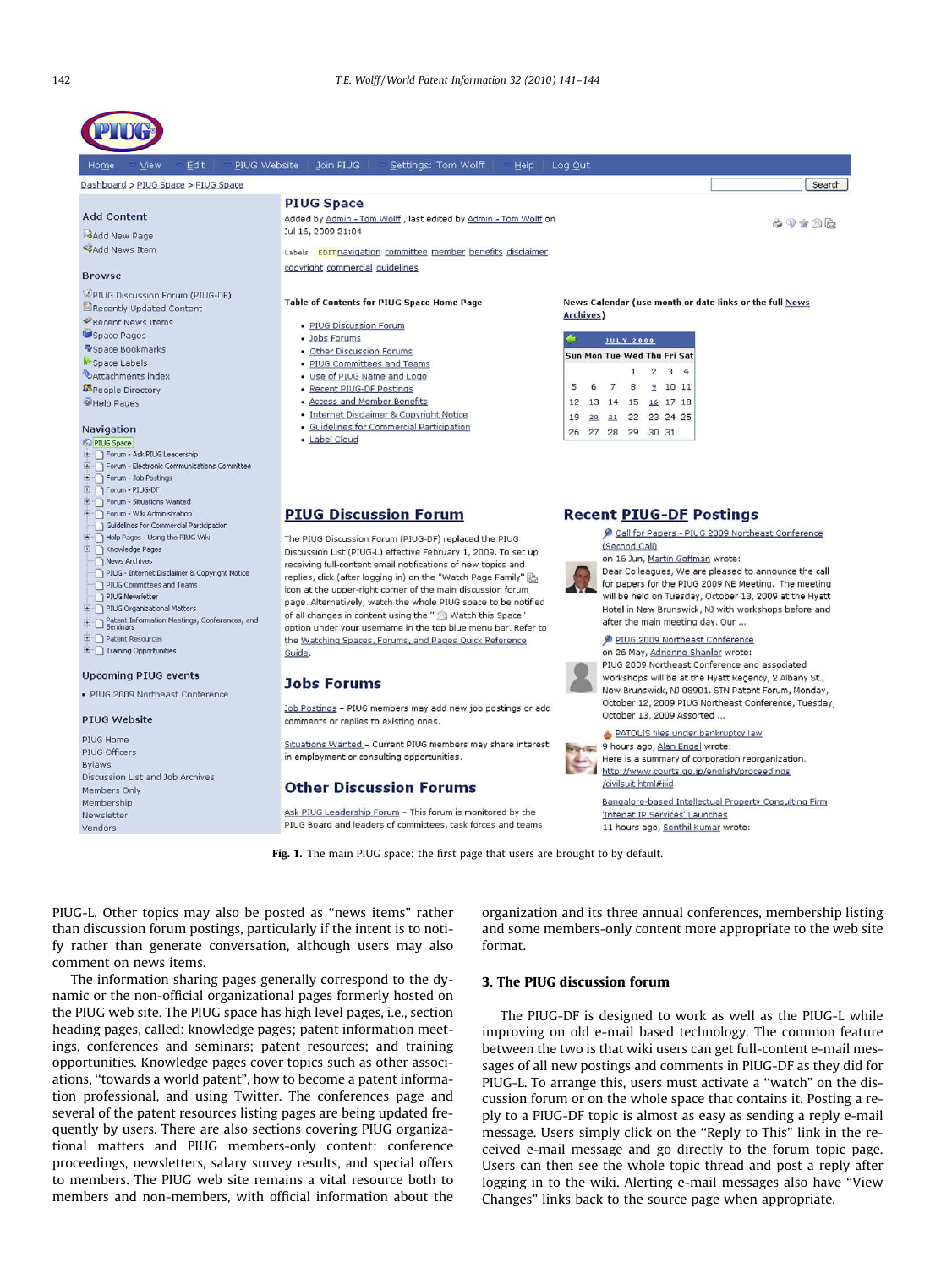The main forum page lists 15 topics in tabular format in chronological order. Administrators may designate important topics as ''sticky" to keep them at the top of the table. Access to older topics, i.e. the ''archives", is available by browsing through the forum pages or using the search function, a significant improvement to searching separate PIUG-L archives hosted on [www.questel.com](http://www.questel.com).

Participation in PIUG-DF has increased steadily during the first six months of the wiki as users became more familiar with it. To date about 10% of PIUG registrants have posted on PIUG-DF and the posting rate is accelerating. The annualized total of PIUG-DF postings is still about 20% below recent PIUG-L levels. This shortfall might not be significant since some information that would have been posted on PIUG-L, then the only option, is now published in other forums elsewhere in the PIUG space or as news items. The ratio of replies to original topics is nearly 1.4:1 in PIUG-DF, considerably higher than the near 1:1 in PIUG-L over the past two years. Particularly since the second half of June, 2009, people are responding so much that the wiki algorithm is designating many subjects as ''hot topics". During a two-week period, there were nine ''hot topics" with over 50 comments covering search questions (searching patents by examiner and art unit, dealing with US applications without assignee names), post-processing issues (building an internal patent and technical literature database, post-processing sequence searches, exporting individual claims into separate spreadsheet columns), obtaining patent documents (retrieving Indian patents), professional matters (patent searcher liability insurance), conferences (call for papers for PaIR'09), and networking issues (using Twitter). Other topics during that period included vendor content expansion, vendor newsletters, PIUG leadership, USPTO leadership, USPTO web site beta testing, and translating documents from Japanese to Spanish.

### 4. Unified wiki design and functionality

Single page design and functionality is a guiding principle for the wiki, even as it covers legacy functions for discussion, knowledge sharing, document sharing, and community development. The mantra of wiki training is ''a page is a page". Once a user is comfortable working with one wiki page, he can work with any wiki page. All pages are added, edited and accessed in the essentially the same manner. The primary difference between pages besides their content is where they are in the wiki hierarchy. A new page is placed in the hierarchy by default as a child of the page from which it was created. It does not matter if a user invokes the ''Add New Page" link in the left-side panel or the ''Add Topic" link in the upper-right corner of a discussion forum. Similarly, one can comment on any page by using either the ''Add Comment" link on any page or the ''Post Reply" that appears additionally on a discussion forum page. Any page can be moved easily in the hierarchy, both into and out of a forum. In fact, the only thing that distinguishes a forum page from other pages is the imbedded ''forum" macro that adds the links just referred to and that tabulates children pages in chronological order according to the original posting date or most recent comment date.

All pages may be edited by the original author or other contributors and can have comments or replies added. The collaborative nature of the wiki comes out especially when users edit each other's knowledge, resources and meetings pages. These pages are usually written in the third person and should clearly have group rather than personal ownership. By contrast, discussion forum topics are usually written in the first person and polite convention keeps people from editing other's pages, in order to ascribe inappropriately new content to the original author. On rare occasion, pages are restricted by administrators or original authors. The main PIUG space page is the most obvious example.

The overlap of discussion forum and other pages may be illustrated by two examples. A recent item intended for PIUG-DF was inadvertently posted under the main PIUG space page. Within minutes and before an administrator could move it to PIUG-DF, two people had already commented. They most likely had ''watches" on the whole PIUG space and received full-content alerting e-mails messages. Users who watched the PIUG-DF specifically received such e-mail when the page was moved to PIUG-DF. Users should watch the PIUG space and not just PIUG-DF because useful information is just as likely to be posted outside the discussion forum as inside it. If users consider that they are getting too many such messages, they may revert to watching just PIUG-DF or they may "unwatch" forums or pages that are not of interest.

The second example is the high interest in Twitter that has shown up in two long conversational threads in PIUG-DF. In addition, specific information on using Twitter for PIUG content and on useful Twitter applications is provided in the knowledge pages section. Some of the information from the forum topics was used to create a consistent, value-added page for future reference. Users are encouraged to convert forum hot topics to other reference pages.

Page type and location in the hierarchy are totally irrelevant for those users who rely on wiki search as an adjunct to browsing. Each wiki page contains a search box for the whole wiki, and the results page provides an advanced search function for further refinement. Each main forum page also has a forum-specific search box. Search boxes take text terms without any operators and are reasonably effective at locating target content anywhere in the wiki. Users do not even need to use the wiki search function since all open wiki content may be found using internet search engines.

#### 5. Getting started

Users who want to participate beyond simple browsing and to keep notified of new wiki content and PIUG-DF postings should follow the links in the blue top menu bar: Sign up, Log in, Join PIUG, and Help. Sign up is simple process involving e-mail validation and approval by the wikimaster. Log in is necessary to carry out all functions other than browse and search. While most information and functionality is available to users who are not PIUG members, the Join PIUG link provides direct access to the PIUG membership page, which in conjunction with the PIUG space home page describes PIUG member benefits. The Help pages provide many quick reference guides and Help resources and forums. New users may particularly want to read the quick reference guides on ''Initial Sign up", ''Adding Topics to Discussion Forums", ''Editing Page Content", ''Creating and Watching News Items" and ''Watching Spaces, Forums, and Pages". The last guide describes all aspects of managing e-mail notifications. New users receive a daily update e-mail message summarizing new PIUG wiki and discussion forum content by default. Additionally, users are encouraged to activate the ''Watch this Space" link under the Settings menu bar item while viewing the PIUG space after login. The resulting full-content e-mail messages would cover all new and edited content in the PIUG space, including PIUG-DF and other discussion forum topics, news items, and all wiki pages. The Help resources include a 4.5-min microtutorial on ''Joining the PIUG Discussion Forum" and three minitutorials (1 h total) that describe and demonstrate all basic wiki operations and functions.

### 6. Concluding remarks

Acceptance of the PIUG wiki and discussion forums has been outstanding. Registration exceeded 800 at mid-year (2009) and has been growing at about 40 per month recently. The split be